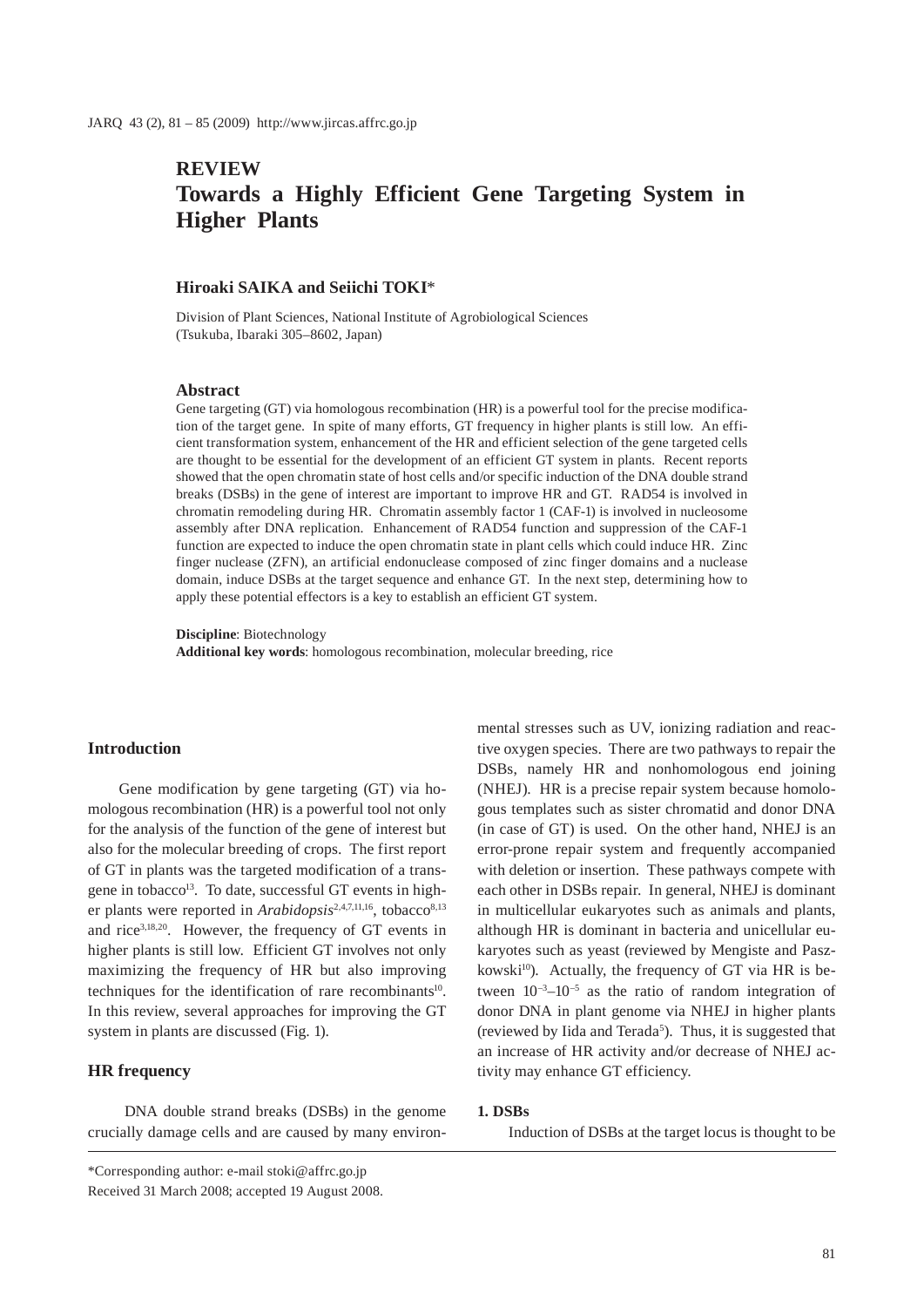

#### **Fig. 1. Representation of the points to improve conventional GT**

There are mainly three points to improve GT efficiency, (1) transformation system, (2) HR efficiency and (3) selection system. (1) The donor DNA should be efficiently delivered into more plant cells. To achieve this, more competent plant cells for transformation and a more efficient DNA delivery system will be necessary. (2) HR efficiency is thought to be most important to enhance GT frequency. The induction of moderate DSBs or high accessibility of donor DNA to genomic DNA is one of the ways to increase HR frequency. (3) To select only cells in which GT occurred, efficient positive and/or negative markers should be used. Especially, it is essential to prevent from growing cells in which random integration of donor DNA into plant genome occurred. Black and white boxes indicate the targeted gene in rice endogenous targeted locus and donor gene for GT, respectively.

one of the promising ways to increase GT frequency, since HR is one of the DSBs repair systems and its activity is increased by DSBs (reviewed by Puchta<sup>14</sup>). Nuclease such as restriction enzymes has the ability to introduce DSBs in plant genome. The creation of an artificial nuclease which could cleave the target sequence efficiently and specifically is desirable for the establishment of a highly efficient GT system since the excess induction of random DSBs causes the accumulation of undesirable mutations in plant genome. One of the artificial nucleases to cleave the target sequences is zinc finger nuclease (ZFN) which consists of a DNA recognition domain composed of several (usually three) Cys<sub>2</sub>His<sub>2</sub> zinc fingers and a nuclease domain from endonuclease *Fok*I (Fig. 2, reviewed by Wu et al.<sup>23</sup>). ZFNs have been shown to cleave the target sequences and induce local HR at the target site to repair the DSB in animals such as *Xenopus* oocyte, human cells, *Caenorhabditis elegans*, and *Drosophila*23. In higher plants, ZFNs were used to cleave the target sequences and function as a mutagen<sup>9</sup> or enhancer of  $GT^{22}$ .

Lloyd et al.reported the efficient induction of the



## **Fig. 2. A schematic representation of a pair of 3-finger ZFNs**

Two ZFNs designed as a tail-to-tail conformation are necessary to recognize and cleave the target sequence. The 6 bp cleavage sequences are located in 2 zinc-finger binding sites. The gray and shaded circles in ZFNs indicate the *Fok*I nuclease domain and zinc finger domain to recognize the target triplet sequences, respectively.

mutations at a specific site by ZFN in *Arabidopsis*<sup>9</sup>. In this study, transgenic plants transformed with a HS::QQR-QEQ construct were used. HS::QQR encodes a ZFN, which recognizes 5'-GGGGAAGAA-3', driven by a heatshock inducible promoter. Overexpression or constitu-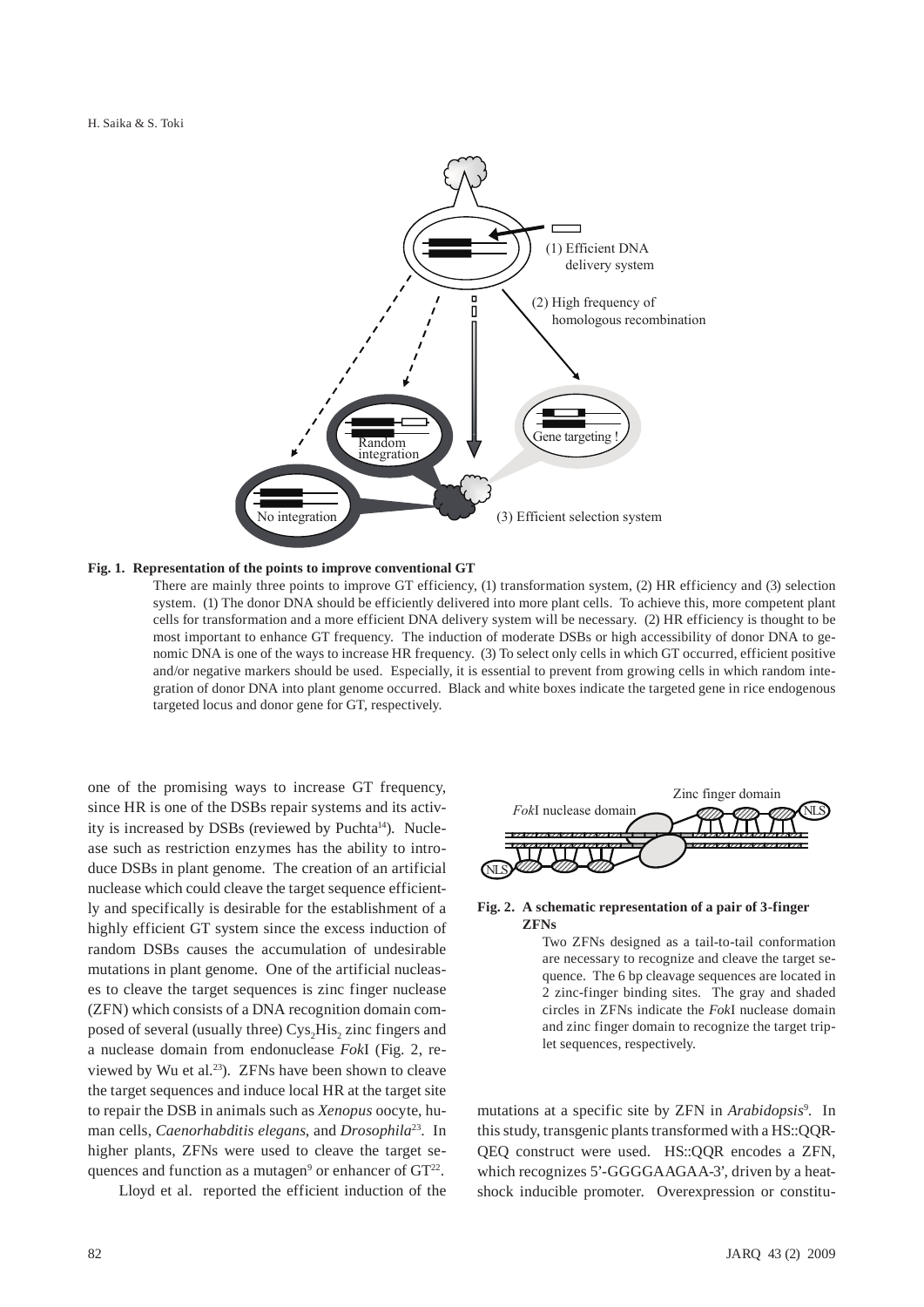tive expression of ZFN causes mutation at non-canonical sites because abundant DSBs cannot be repaired completely. QEQ sequences contain QQR-ZFN binding sites and an intervening *Eco*RI site as a Cleaved Amplified Polymorphic Sequence (CAPS) marker to estimate the frequency of cleavage by QQR-ZFN. DSBs caused by QQR-ZFN are thought to be repaired by NHEJ rather than HR. NHEJ is extremely error-prone in DSBs repair in higher plants, *Eco*RI in the QEQ site is prone to be mutated and the frequency of cleavage by QQR-ZFN is estimated by the rate of mutation in *Eco*RI. The frequency of mutation induction by QQR-ZFN was estimated to be as high as 0.2 per gene. In these mutations, 78% were simple deletions of 1–52 bp, 13% were simple insertions of 1–4 bp and 8% were both deletions and insertions<sup>9</sup>. These data showed that ZFN could mutagenize the target gene efficiently. Wright et al. reported that ZFN enhanced GT frequency in tobacco protoplast<sup>22</sup>. In this study, protoplasts transformed with the construct of non-functional gus::nptII fusion gene because of a 600 bp deletion and an intervening ZFN recognition site were used. The partial GUS::NPTII fusion gene was used as donor DNA to repair the defective gus::nptII by GT. The donor DNA is not thought to be functional by itself since it lacks the 5' region sequences. GT occurred in more than 10% of protoplasts introduced donor DNA by electroporation. GT frequency with ZFN was more than three-fold higher than without  $ZFN^{22}$ , suggesting that  $ZFN$  is efficient for the increase in GT frequency.

However, there are some points to improve ZFN technology for the application to GT. All available zinc finger motifs that recognize every DNA triplet bases have not been found yet. Some ZF motifs which recognize CNN and TNN triplets are not available, while all ZF motifs which recognize GNN and ANN triplets are available23. Moreover, ZFN applied for endogenous genes in plants have not been reported yet.

## **2. Chromatin remodeling**

Genomic DNA is tightly compacted with histone and non-histone proteins and forms the chromatin structure. The state of the chromatin structure changes reversibly. Open chromatin state, which is a relaxed chromatin structure, results in the high accessibility of donor DNA to genomic DNA and the increase in HR frequency. This suggests that the regulation of chromatin state by chromatin remodeling factors affects GT efficiency.

RAD54 is a member of the SWI2/SNF2 chromatin remodeling factors. In the step of HR, RAD54 protein interacting with RAD51 nucleoprotein and single strand DNA is implicated in the search for homologous sequence and chromatin remodeling to form a D-loop structure. RAD54 is one of the promising factors to enhance HR frequency. In *Arabidopsis*, T-DNA insertion mutant or RNAi line of *RAD54* (*AtRAD54*) gene was sensitive to genotoxic stresses such as gamma ray, UV-C and DNA cross-linking reagent, cisplatin $12,17$ . Moreover, in a T-DNA insertion mutant of *AtRAD54*, the frequency of intra- and inter-chromosomal HR was lower than that in the wild-type<sup>12</sup>. These data show that RAD54 protein plays important roles in DNA repair and HR in *Arabidopsis* and is possible to enhance GT frequency. Actually, overexpression of yeast RAD54 (ScRAD54) enhanced the GT by one or two orders more than the wild-type but did not affect the random integration of donor DNA16. However, the frequency of intrachromosomal HR in a RNAi line of AtRAD54 was comparable with the wild-type<sup>17</sup>. One possible reason is that the gene expression of *AtRAD54* in the RNAi line was not completely repressed so that a small amount of RAD54 affects HR frequency. Moreover, the overexpression of *AtRAD54* gene did not enhance the tolerance to genotoxic stresses or the frequency of  $HR^{12}$ . It is discussed that overexpression of AtRAD54 alone was not sufficient for the increase in HR efficiency unlike ScRAD54 or excess AtRAD54 protein has little effect on intrachromosomal HR. Thus, RAD54 protein functions to enhance GT efficiency, but fine regulation of RAD54 expression might be necessary to apply to an efficient GT system.

Chromatin assembly factor 1 (CAF1) functions as a nucleosome chaperone in DNA replication (reviewed by Ramirez-Parra and Gutierrez<sup>15</sup>), suggesting that replicated DNA is thought to be left naked for a longer period in the *caf1* mutant. In *Arabidopsis caf-1* (*atcaf-1*) mutant, gene expression involved in HR such as *RAD51* or *RAD54* was up-regulated, although the gene expression involved in NHEJ such as *Ku70*, *Ku80* or *LIGIV* was comparable to wild-type<sup>1</sup>. Moreover, the level of DSBs was increased and G2 retardation in the cell cycle was observed in the *atcaf-1* mutant, resulting in an increase of the HR frequency; 40-fold in *atcaf-1* mutant<sup>1</sup>. These results suggest that the suppression of CAF-1 activity may potentially increase GT frequency.

# **Efficient selection of the gene modified plants**

 To select only cells or plants in which GT occurs successfully, it is very important to distinguish clearly between cells in which GT occurred and others, nontransformed cells and cells in which donor DNA is inserted at random. There are mainly two strategies to select GT cells; the selection using exogenous markers and the selection using endogenous target gene specific markers (Fig. 3). As exogenous selection markers, hygromycin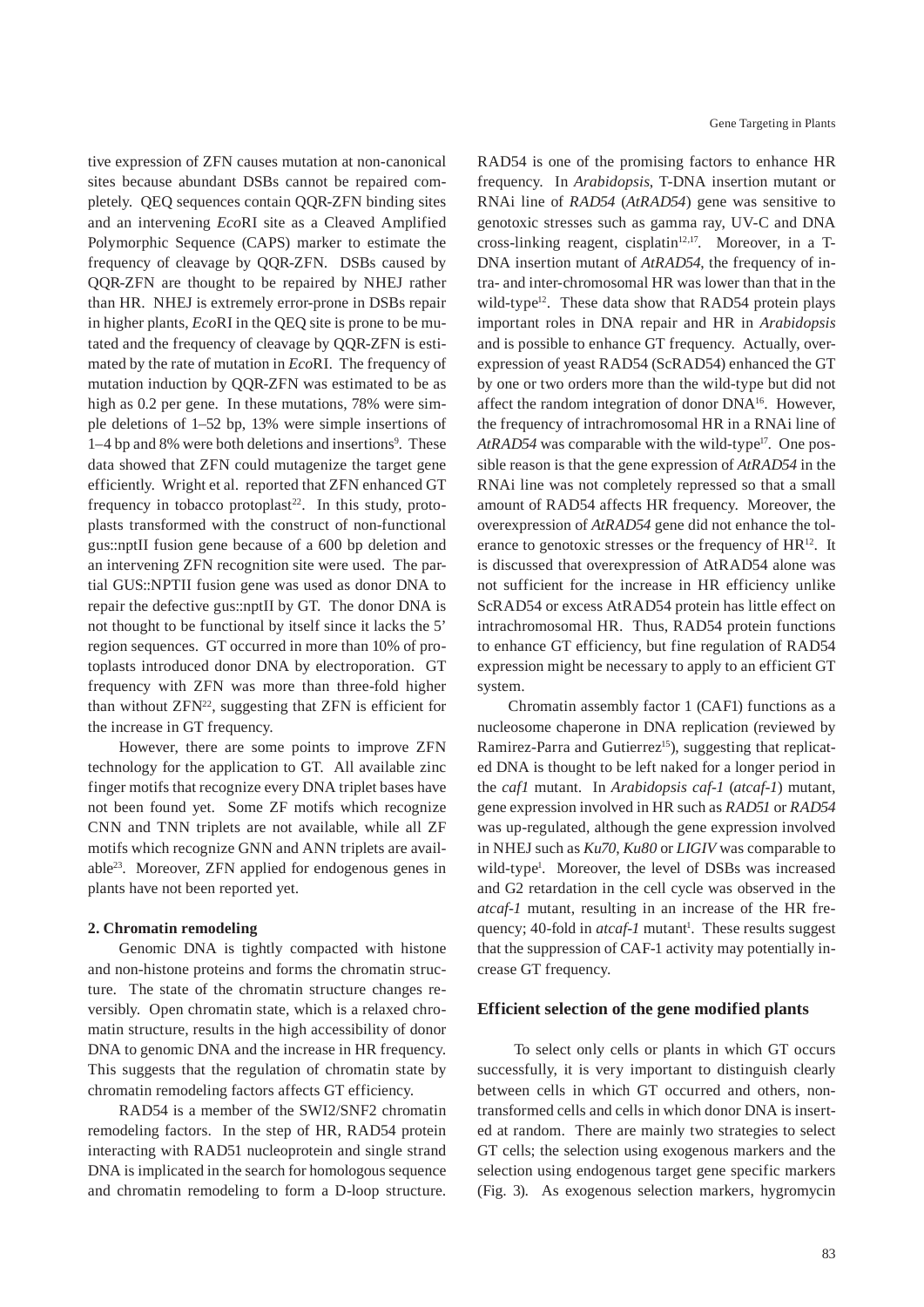phosphotransferase (HPT)18,20 and neomycin phosphotransferase  $(NPTII)^{7,11}$  were used as positive markers to confer tolerance against antibiotics, and GUS7,11 and GFP16 were used as positive visible markers. Diphtheria toxin A fragment (DT-A)<sup>18,20</sup> was used as a negative marker to stop growth of cells in which T-DNA integrates at random. DT-A protein inactivates the elongation factor 2 and was demonstrated to work as a strong negative marker of GT in rice18–20. On the other hand, *protoporphyrinogen oxidase* (*PPO*) gene and *acetolactate synthase* (*ALS*) gene were used as target gene specific positive selection markers $2-4,8$ .

Terada et al. succeeded in generating the knockout plants of *Waxy* gene and *ADH2* gene by positive-negative selection system using exogenous markers in rice<sup>18,20</sup>. In their GT vector, HPT expression cassette is inserted into each gene and DT-A expression cassettes are added at both ends (Fig. 3A). In this system, cells in which double crossovers occur at both of the HPT-flanking homologous regions on T-DNA and DT-A cassettes are not inserted into genome DNA, can grow. GT frequency (targeted calli per surviving callus) was estimated at 0.94% and 1.9% in *Waxy* gene or *ADH2* gene, respectively and was comparable with the GT frequency in mouse embryogenic stem cells. Moreover, in this system, no ectopic GT, in which the modified sequence copied from the target locus integrates elsewhere in the genome, was ob-



**Fig. 3. Vector and selection system in rice GT**

(A) GT in rice *Waxy* and  $ADH2$  genes<sup>18,20</sup>. To knockout the targeted gene, positive selection marker (PSM) expression cassette is inserted into each gene. At both ends of each gene, negative selection marker (NSM) expression cassettes are added to prevent inserting T-DNA into rice genome at random. (B) GT in rice *ALS* gene<sup>3</sup>. To introduce mutations (shown as a star) into the targeted gene, the sequence of *ALS* gene induced the mutation and deleted chloroplast targeting signal sequence was used as a GT vector.

served<sup>18,20</sup>. On the other hand, Endo et al. succeeded in regenerating plants which were tolerant to the herbicide, bispyribac (BS) by introducing two base substitutions which confer tolerance to BS in rice *ALS* gene using GT<sup>3</sup>. The partial *ALS* coding sequence with two mutations was used as GT vector for rice *ALS* gene (Fig. 3B). The partial *ALS* gene in T-DNA is not thought to be functional when it integrates into rice genome because it has no chloroplast-targeting signal sequence. Moreover, ALS with two point mutations by GT works as a positive selection marker against BS. In this strategy, Endo et al. could regenerate 66 independent plants from 1,500 calli and true GT, in which the wild-type gene was modified as expected, in *ALS* locus occurred without any rearrangements in approximately two-thirds of regenerated BS-tolerant plants<sup>3</sup>. Interestingly, the analysis of enzymatic activity showed that GT plants which had homozygous modified ALS locus conferred extreme tolerance to BS<sup>3</sup>, suggesting that GT technology can completely eliminate the wild-type BS-sensitive ALS locus and be a powerful tool for complete substitution of a target gene. This selection method is applied to modify the gene, which is a target of toxic reagents such as herbicides and antibiotics, to confer tolerance to such reagents. Indeed, we recently succeeded in the modification of *OASA2* gene encoding α subunit of anthranilate synthase in rice using the same method (Saika et al., unpublished data).

GT frequency is thought to be dependent on not only the selection system but also the vector construction. Especially, the length of homologous sequence between the GT vector and the targeted locus is suggested to affect GT efficiency. The analyses in moss showed that there is a significant dependency of the frequency of HR on length of homology<sup>6</sup>. However, the length of homologous sequence in GT vector for HR to occur efficiently at the targeted locus has not been elucidated in angiosperms. There still remain points to improve in vector construction.

#### **Efficient transformation system**

The establishment of a highly efficient transformation system is thought to be one of the approaches to increase GT efficiency, since more transformed calli result in the increase of the number of cells in which GT events occurred and initial amounts of rice callus for transformation can be reduced. In the rice variety Nipponbare, a highly efficient transformation system has been established. In our system, several hundreds of independent transformation events are observed in every small cal- $\text{lus}^{21}$ . The GT system will be widely utilized if a very highly efficient transformation system in other plants